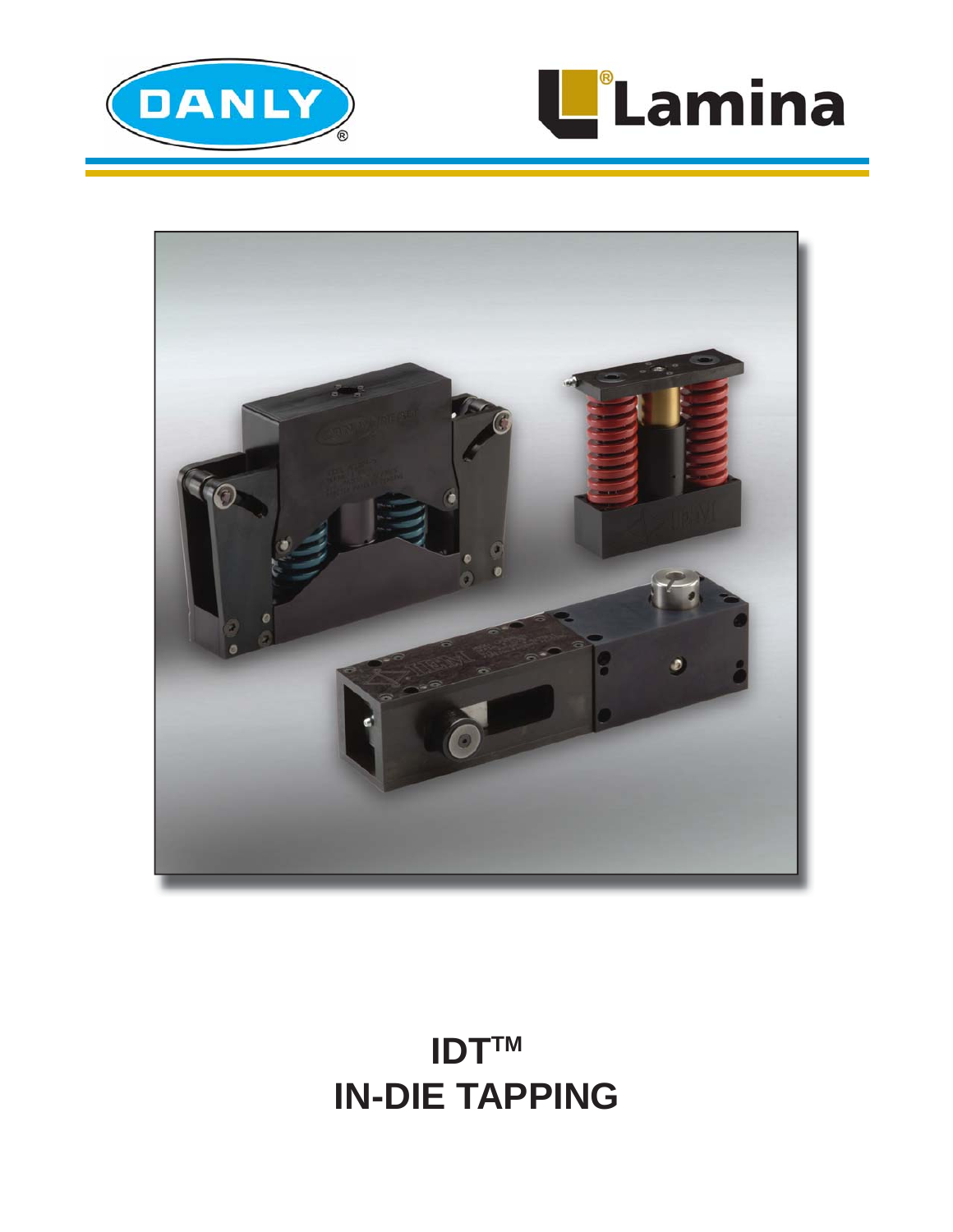# **In-Die Tapping**

**HY1024 Series** 1 **ME1024 Series** 2 **LP25M6 & LP516M8 Series** 3 **Accessories and Replacement Parts** LP Extensions 4 Forming Taps 5 Pitch Inserts and Tapholders 6 **Maximum Tapping Depth/Material Thickness** 7 **Lubrication – Tapping Fluid** 8 **Tapping Unit Lubrication Kits** 8 **PAGE NUMBER**

## **In-Die Tapping Provides the Following Advantages and Benefits:**

- Off-the-shelf ordering
- Eliminates secondary or off-line tapping operations; form and tap in the same operation
- Cam-operated ME tapping units designed to optimize performance in most mechanical presses
- $\bullet$  Compact, low profile LP tapping units with no limitations on tapping angle; tap upwards, downwards or at any angle in between
- Provides misfeed protection against a no-hole condition
- Cold formed tapping results in high-strength threads without chip formation
- ◆ Easy to move from one die set to another
- No limitation with open die height or press stroke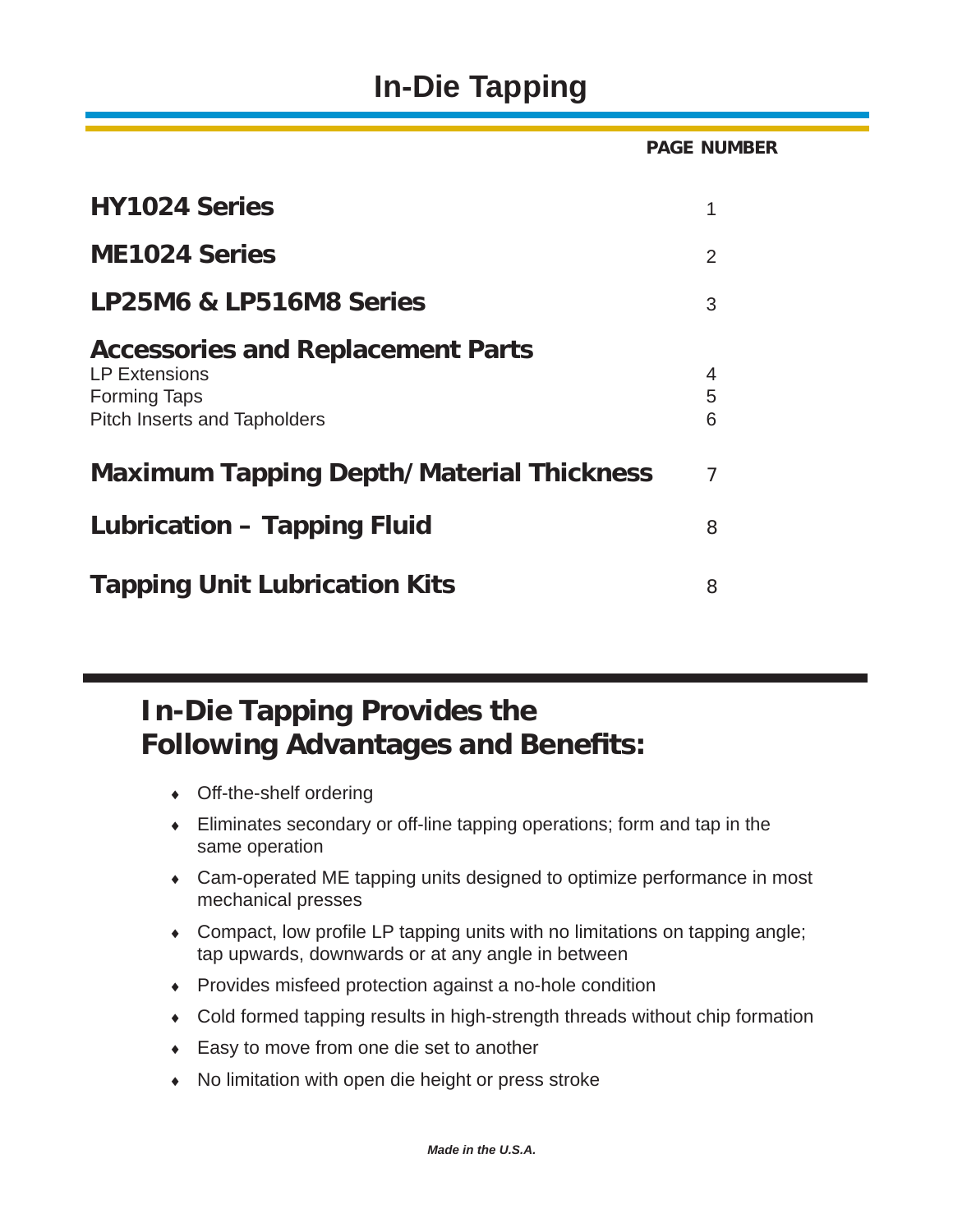# **HY1024 Series**

### **for Hydraulic Presses**



### **Product Features**

 The HY unit is the smallest and most compact of our In-Die Tapping tools. The HY1024 is an economical solution for tapping downward in a hydraulic press. Since the HY1024 is not cam actuated, the press controls the acceleration and tap speed. The HY1024 will tap sizes #0–#10 or up to M5. It typically runs at production rates between 60–100 strokes per minute (SPM) up to a maximum 200 SPM, depending on strip material, thickness, tap size and tap pitch.

 By utilizing multiple tools in place of one special tapping tool, you can control flexibility in the stamping operation and greatly reduce downtime due to unscheduled maintenance.

#### **NOTES:**

 The HY1024 tapping tool generally is not recommended for use in a mechanical press. See the ME1024 or the LP25M6 for applications requiring use in a mechanical press.





*Notes: Tapping depth/maximum material thickness can be found on Page 7.*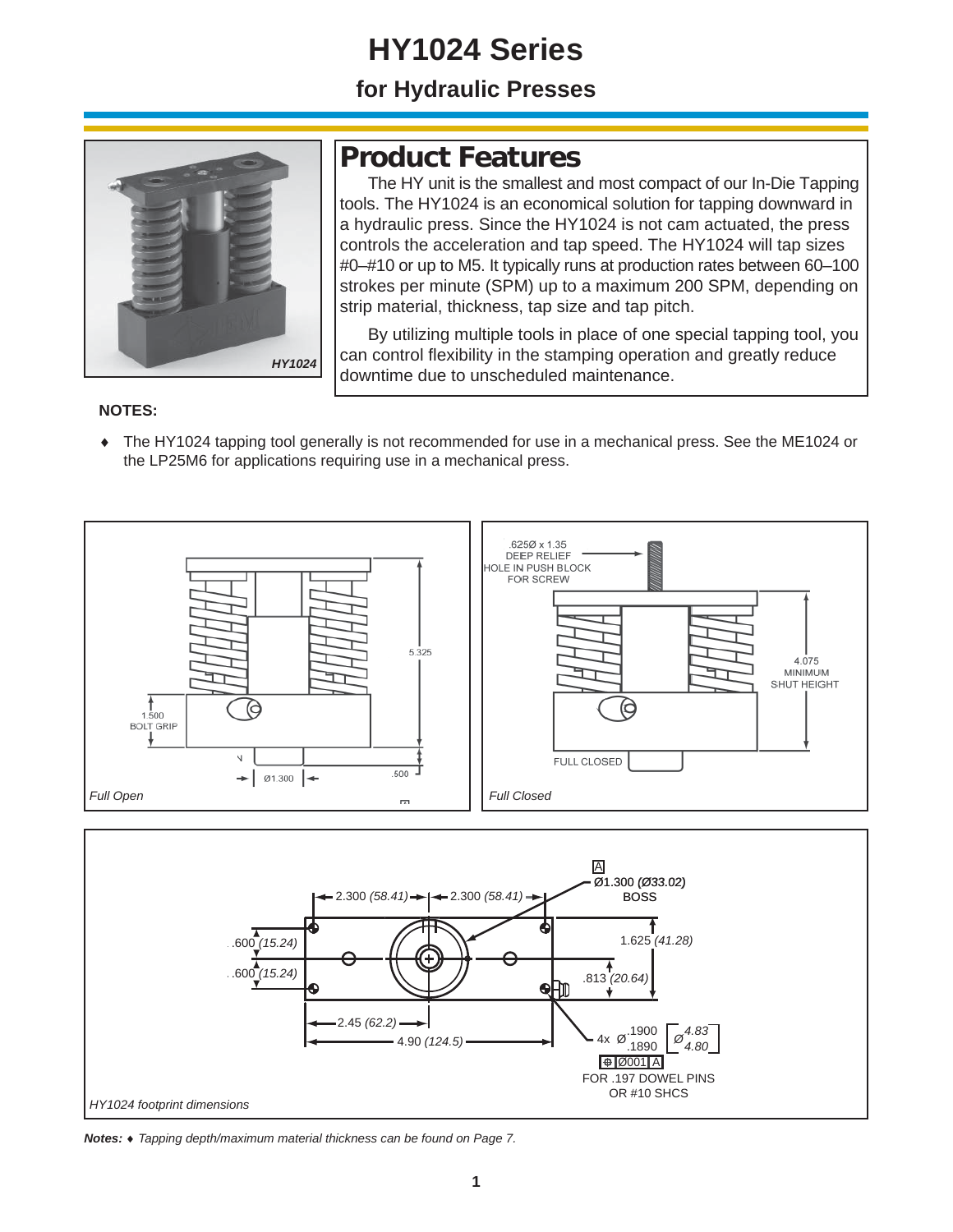## **ME1024 Series**

### **for Mechanical and Hydraulic Presses**

## **Product Features**

 The ME1024 is a simple and compact In-Die Tapping tool for tapping downward in a mechanical or hydraulic press. The ME1024 utilizes a cam driver to control tool acceleration. The ME will tap sizes #0–#10 or up to M5 and typically runs at production rates between 60–100 strokes per minute (SPM) up to a maximum 200 SPM depending on strip material, thickness, tap size and tap pitch.

 The cam driver is designed as a separate functional piece to maximize die design flexibility and transfer the inherent sinusoidal motion of the press into a rotary motion for tapping. The cam driver mounts easily on a punch plate or upper die shoe above the tapping tool. The cam driver is application specific and can be manufactured by using the free "Rapid TAP" CAD design software.

 By utilizing multiple tools in place of one special tapping tool, you can control flexibility in the stamping operation and greatly reduce downtime due to unscheduled maintenance.







*Notes: Tapping depth/maximum material thickness can be found on Page 7.*

 *All dimensions are in inches.*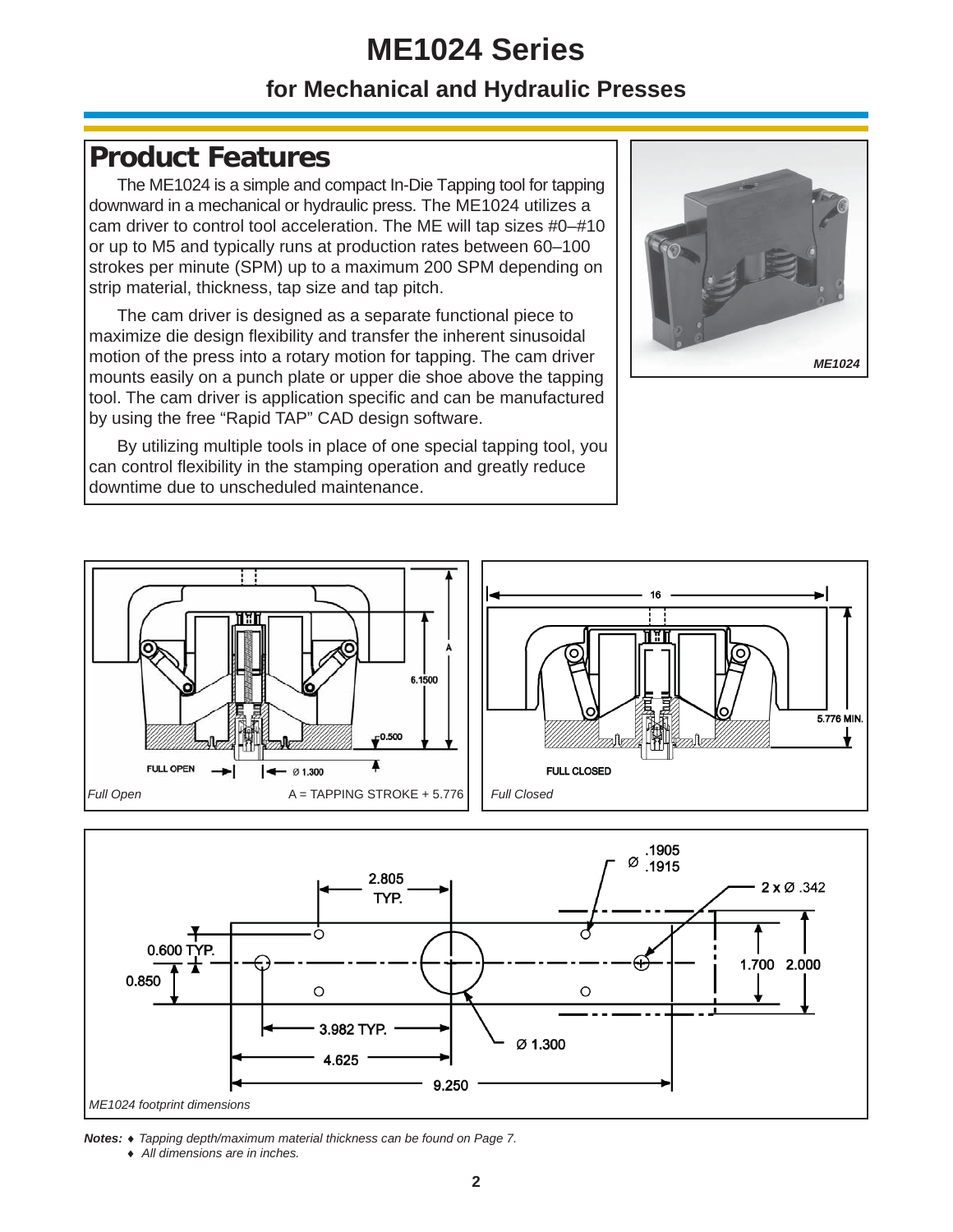# **LP25M6 & LP516M8 Series**

**for Mechanical and Hydraulic Presses**





## **Product Features**

The LP is the most versatile of our mechanical In-Die Tapping tools with a simple and compact design capable of tapping in any direction. The LP units utilize a cam driver to control tool acceleration and tap speeds. The LP25M6 will tap size #0 – 1/4 or M6 and the LP516M8 will tap  $1/4" - 5/16"$  or M8 while making either right or left-hand threads. The LP typically runs at production rates between 20–60 strokes per minute (SPM) up to a maximum of 100 SPM depending on strip material, thickness, tap size and tap pitch.

 The cam driver is designed as a separate functional piece to maximize die design flexibility and transfer the inherent sinusoidal motion of the press into a rotary motion for tapping. The cam driver mounts easily on a punch plate on the upper die shoe above the tapping unit to provide the proper amount of tap acceleration and a positive return. The cam driver is application-specific and can be manufactured by using the free "Rapid TAP" CAD design software. Multiple standard tools can be used in place of a special multi-

head tapping tool to add flexibility and greatly reduce downtime.

**Important Note**

The shut height from the upper shoe to the mounting surface cannot be less than 3.775", without engineered modifications.DO NOT manually alter the cam contour generated by the RapidTap software.





*Notes: Footprint dimensions are identical for both units. However, performance variations exist between the two units. Consult the Rapid Tap software.*

 *Tapping depth/maximum material thickness can be found on Page 7.*

 *All dimensions are in inches.*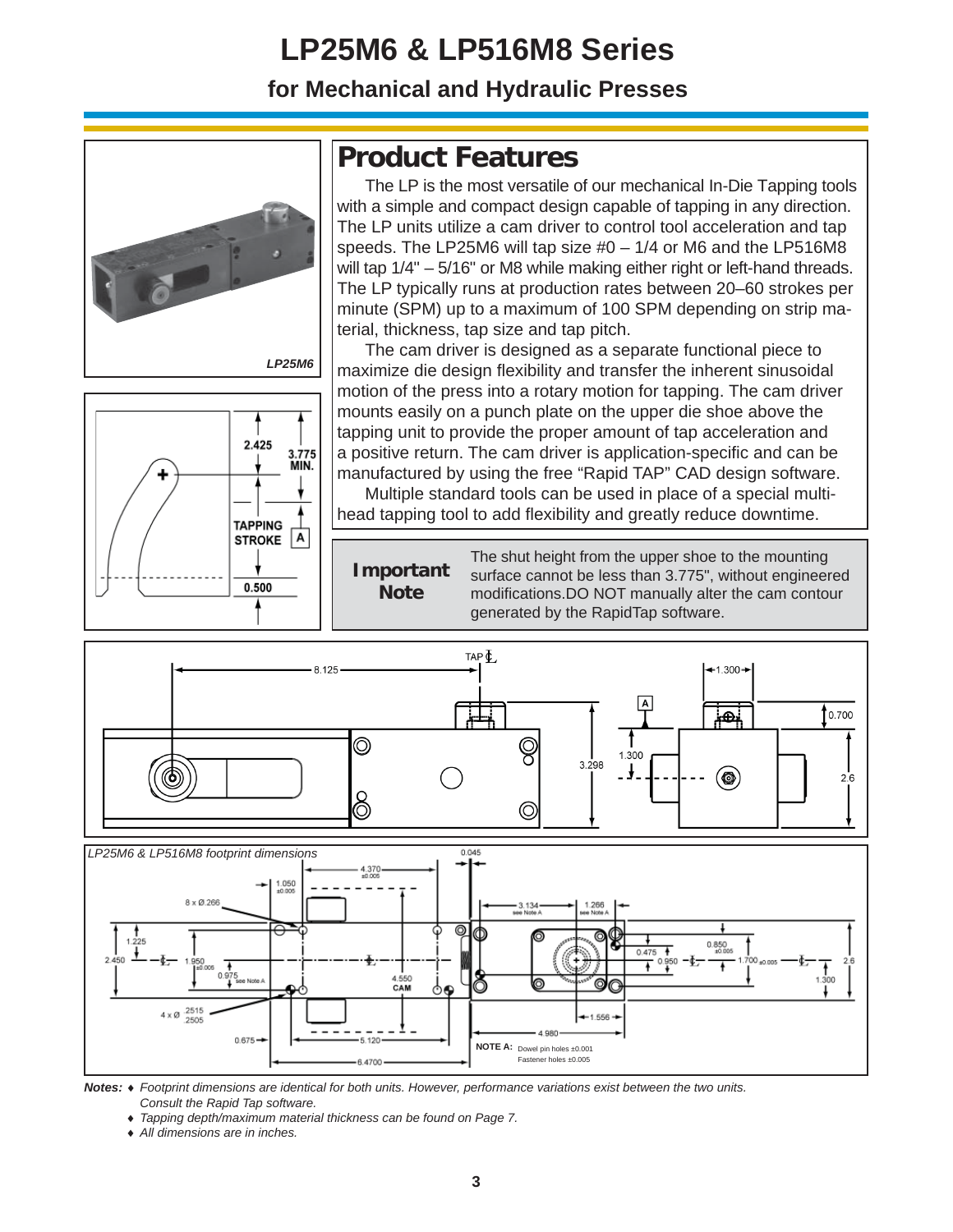## **LP Extensions**

Some applications require a wide strip width incorporating a tapped hole located a considerable distance away from the edge of the material. The LP integrates modular extensions with a standard tapping tool to provide flexibility in design and off-the-shelf components.

The Standard Extension provides over 9" of extra length while the Extra Long Extension provides over 19". All components are made from quality materials for maximum life and performance.



### **LP STANDARD EXTENSION**

### **LP EXTRA LONG EXTENSION**



*Notes: All dimensions are in inches.*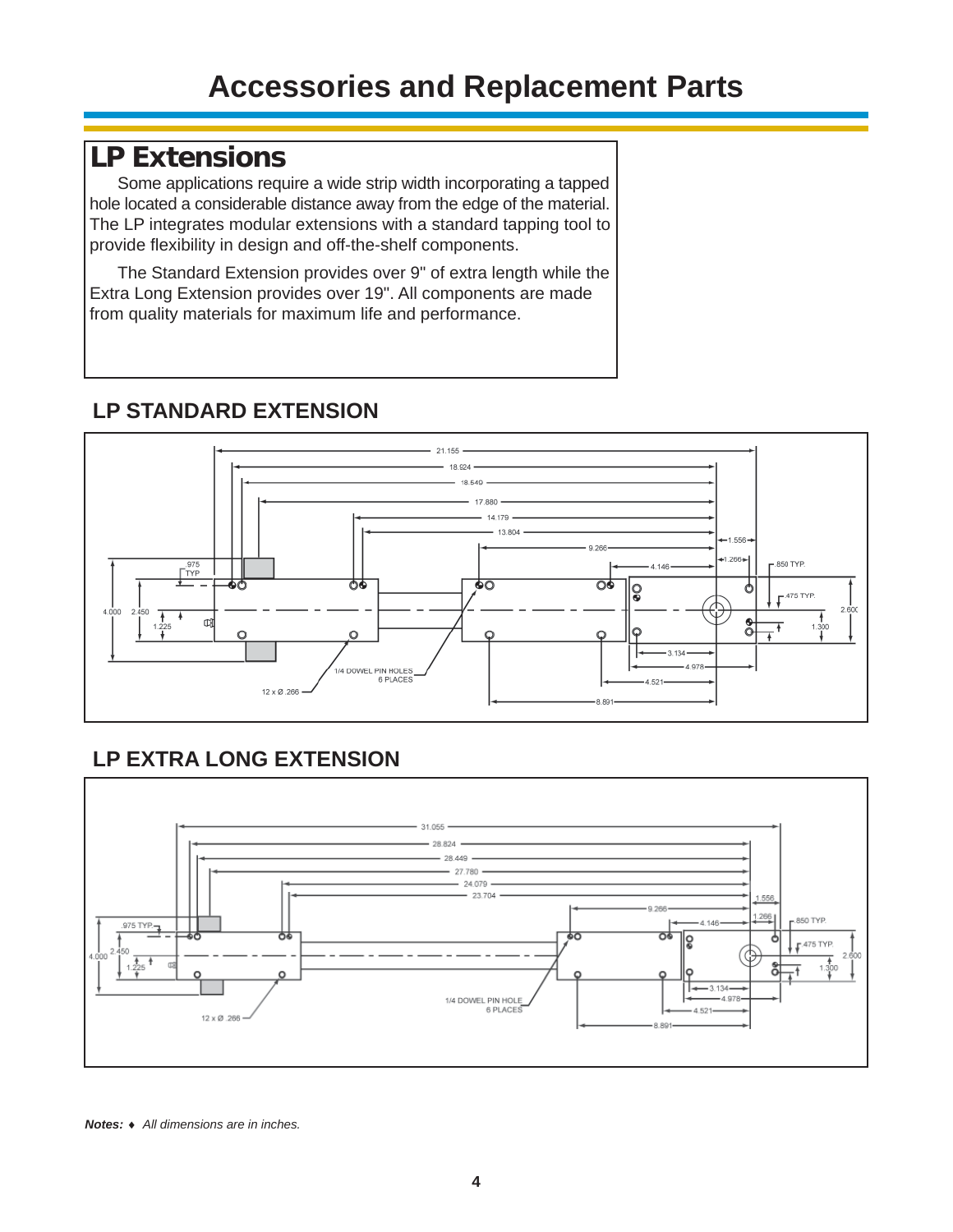

## **Forming Taps — Product Features**

The special forming taps used in the in-die taping units are available in inch and metric standard sizes listed below. All forming taps are sold with a TiN coating as standard. Other coatings for special material applications are available on request. Forming taps provide a superior quality and finish of thread, with no chip formation.

| <b>INCH SIZES</b>  |                         |                              |  |
|--------------------|-------------------------|------------------------------|--|
| <b>Part Number</b> | Shank Size <sup>1</sup> |                              |  |
|                    |                         | <b>D</b> Limit               |  |
| R-006004           | Small                   | $2 - 56 - RHS$               |  |
| R-006008           | Small                   | $4 - 40 - RHS$               |  |
| R-006033           | Small                   | $4 - 40 - R$ H7              |  |
| R-006010           | Small                   | $5 - 40 - RHS$               |  |
| R-006013           | Small                   | $6 - 40 - RHS$               |  |
| R-006009           | Small                   | $4 - 48 - RHS$               |  |
| R-006012           | Small                   | $6 - 32 - R$ H5              |  |
| R-006031           | Small                   | $6 - 32 - R$ H7              |  |
| R-006014           | Small                   | $8 - 32 - RHS$               |  |
| R-006030           | Small                   | $8 - 32 - R$ H7              |  |
| R-006017           | Small                   | 10 - 32 - RH6                |  |
| R-006032           | Small                   | $10 - 32 - RHS$              |  |
| R-006016           | Small                   | $10 - 24 - R$ H <sub>6</sub> |  |
| R-006023           | Medium                  | $12 - 28 - R$ H6             |  |
| R-006022           | Medium                  | $12 - 24 - R$ H6             |  |
| R-006021           | Medium                  | $1/4 - 28 - RH6$             |  |
| R-006090           | Large                   | $1/4 - 28 - RH6$             |  |
| R-006020           | Medium                  | $1/4 - 20 - R$ H6            |  |
| R-006091           | Large                   | $1/4 - 20 - R$ H6            |  |
| R-006092           | Large                   | $5/16 - 32 - R$ H6           |  |
| R-006093           | Large                   | $5/16 - 24 - R$ H6           |  |
| R-006094           | Large                   | $5/16 - 18 - R$ H7           |  |

| <b>METRIC SIZES</b> |                         |                                       |  |
|---------------------|-------------------------|---------------------------------------|--|
| <b>Part Number</b>  | Shank Size <sup>1</sup> | Tap Size &<br><b>D</b> Limit          |  |
| R-006042            | Small                   | M <sub>2.0</sub> x .40 D <sub>5</sub> |  |
| R-006044            | Small                   | M2.5 x .45 D5                         |  |
| R-006045            | Small                   | M3.0 x .50 D5                         |  |
| R-006046            | Small                   | M3.5 x .60 D6                         |  |
| R-006047            | Small                   | M4.0 x .70 D6                         |  |
| R-006049            | Small                   | M5.0 x .80 D7                         |  |
| R-006050            | Medium                  | M6.0 x 1.00 D8                        |  |
| R-006095            | Large                   | M6.0 x 1.00 D8                        |  |
| R-006096            | Large                   | M8.0 x 1.00 D8                        |  |
| R-006097            | Large                   | M8.0 x 1.25 D8                        |  |

#### **Standard Stock Taps are TiN Coated Special Tap Sizes, Pitches and Coatings are Available per Quotation**

1 Tap diameter shank size application:

- ◆ Small 0 #10 (M2 M5) diameter taps: use in HY1024, ME1024, LP25M6
- **Medium –** #12, ¼" and M6 diameter taps: use in LP25M6
- **Large –** ¼" 5/16" (M6 M8) diameter taps: use in LP516M8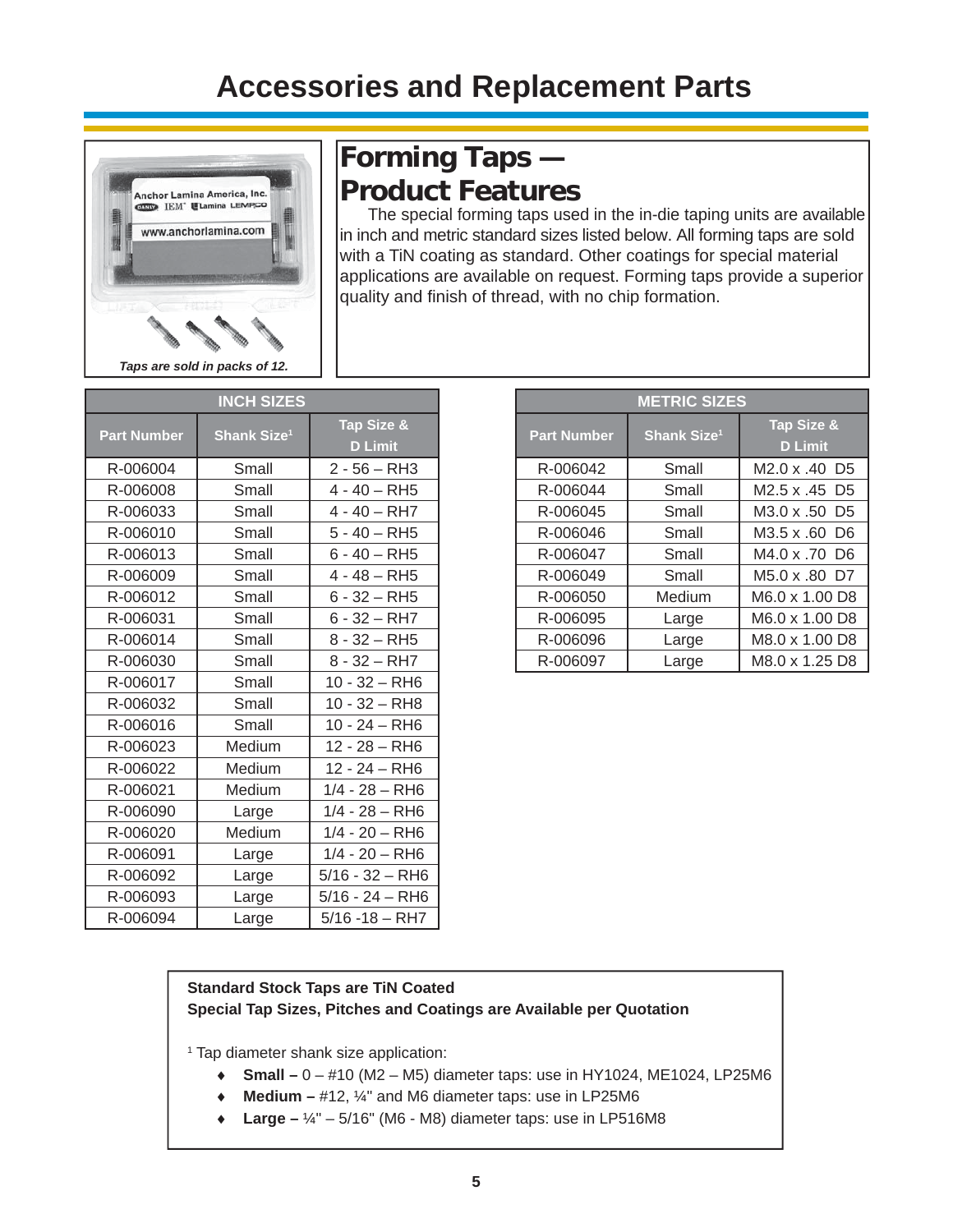## **Pitch Inserts/Tap Holders — Product Features**

Pitch inserts are interchangeable components of the tapping operation and are specific to the pitch of the tapped hole. Each pitch insert contains a tap holder with a quick release ball-detent collar. Taps can be easily changed in most applications.

For applications which tap inside an embossment, a pitch insert extension can be made specific to your needs. Our engineering department will work with you to customize a pitch insert for your application.

| <b>INCH SIZES</b> |                                                  |                                                         |                                                      |                                                       |
|-------------------|--------------------------------------------------|---------------------------------------------------------|------------------------------------------------------|-------------------------------------------------------|
| <b>Pitch</b>      | <b>Tap</b><br><b>Holder</b><br>Size <sup>1</sup> | <b>Part</b><br><b>Number</b><br>for<br><b>HY/ME1024</b> | <b>Part</b><br><b>Number</b><br>for<br><b>LP25M6</b> | <b>Part</b><br><b>Number</b><br>for<br><b>LP516M8</b> |
| 56                | Small                                            | R-002005                                                | R-002024                                             |                                                       |
| 48                | Small                                            | R-002006                                                | R-002025                                             |                                                       |
| 40                | Small                                            | R-002007                                                | R-002026                                             |                                                       |
| 32                | Small                                            | R-002008                                                | R-002027                                             |                                                       |
| 28                | Small                                            | R-002013                                                |                                                      |                                                       |
| 28                | Medium                                           |                                                         | R-002031                                             |                                                       |
| 28                | Large                                            |                                                         |                                                      | R-002112                                              |
| 10-24             | Small                                            | R-002010                                                | R-002029                                             |                                                       |
| $12 - 24$         | Medium                                           | R-002014                                                | R-002032                                             |                                                       |
| $5/16 - 24$       | Large                                            |                                                         |                                                      | R-002113                                              |
| 20                | Medium                                           |                                                         | R-002030                                             |                                                       |
| 20                | Large                                            |                                                         |                                                      | R-002114                                              |
| 18                | Large                                            |                                                         |                                                      | R-002115                                              |

| <b>METRIC SIZES</b> |                                                  |                                                  |                                               |                                                |
|---------------------|--------------------------------------------------|--------------------------------------------------|-----------------------------------------------|------------------------------------------------|
| <b>Pitch</b>        | <b>Tap</b><br><b>Holder</b><br>Size <sup>1</sup> | Part<br><b>Number</b><br>for<br><b>HY/ME1024</b> | Part<br><b>Number</b><br>for<br><b>LP25M6</b> | Part<br><b>Number</b><br>for<br><b>LP516M8</b> |
| $0.40$ mm           | Small                                            | R-002048                                         | R-002068                                      |                                                |
| $0.45$ mm           | Small                                            | R-002047                                         | R-002067                                      |                                                |
| $0.50$ mm           | Small                                            | R-002046                                         | R-002066                                      |                                                |
| $0.60$ mm           | Small                                            | R-002045                                         | R-002065                                      |                                                |
| $0.70$ mm           | Small                                            | R-002044                                         | R-002064                                      |                                                |
| $0.80$ mm           | Small                                            | R-002042                                         | R-002062                                      |                                                |
| 1.00 mm             | Medium                                           |                                                  | R-002060                                      |                                                |
| 1.00 mm             | Large                                            |                                                  |                                               | R-002116                                       |
| $1.25$ mm           | Large                                            |                                                  |                                               | R-002117                                       |

#### **Pitch inserts for non-standard sizes or pitches are by quotation.**

1 Tap diameter shank size application:

- **Small**  $-0 #10$  (M2  $-$  M5) diameter taps: use in HY1024, ME1024, LP25M6
- $\bullet$  **Medium** #12,  $\frac{1}{4}$  and M6 diameter taps: use in LP25M6
- **Large –** ¼" 5/16" (M6 M8) diameter taps: use in LP516M8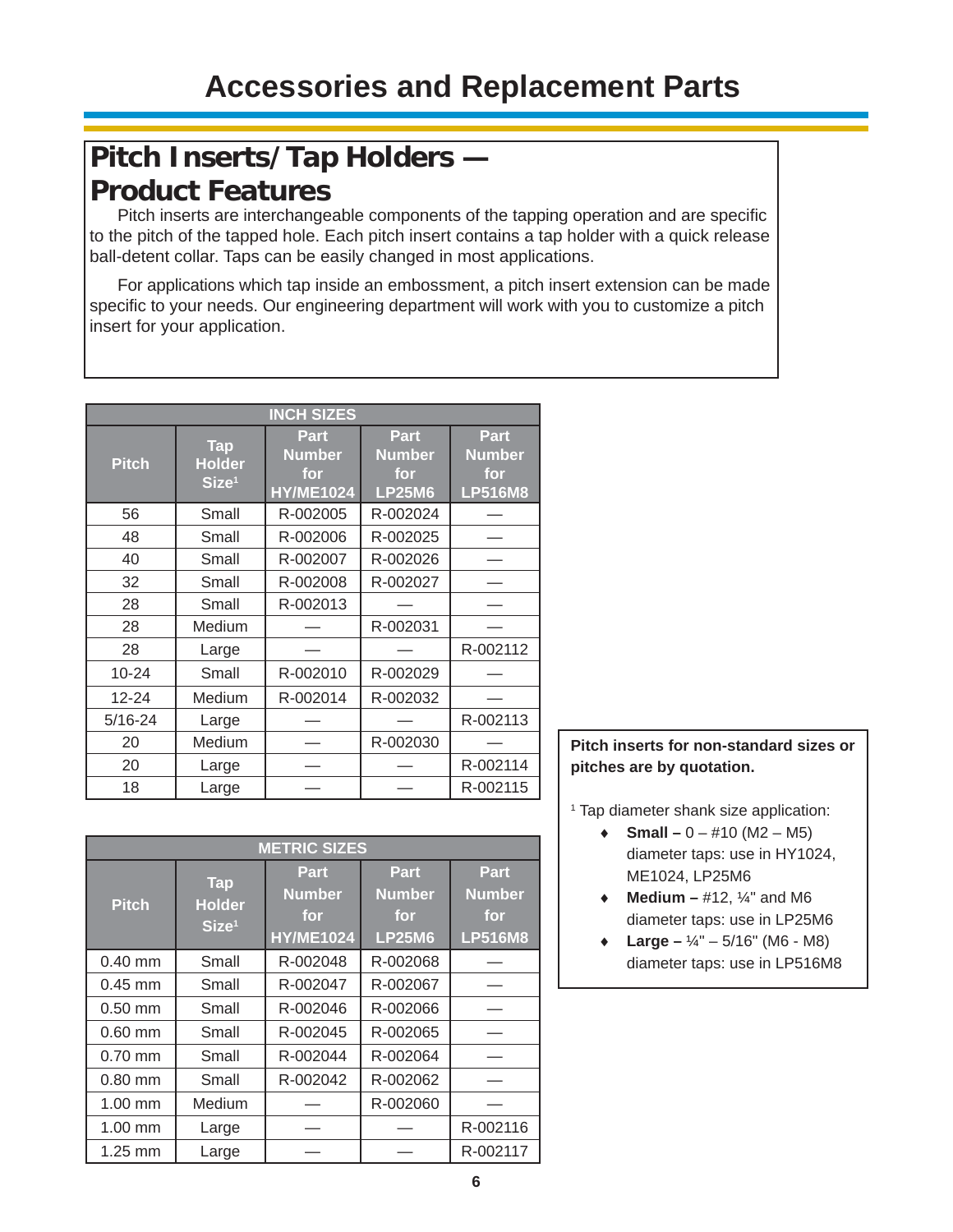# **Maximum Tapping Depth/Material Thickness**

| <b>MAXIMUM MATERIAL THICKNESS (T) - INCH</b> |                 |               |                |
|----------------------------------------------|-----------------|---------------|----------------|
| <b>Size and</b><br><b>Pitch</b>              | HY & ME<br>1024 | <b>LP25M6</b> | <b>LP516M8</b> |
| $2 - 64$                                     | 0.080           |               |                |
| $2 - 56$                                     | 0.091           | 0.180         |                |
| $3 - 56$                                     | 0.091           | 0.180         |                |
| $3 - 48$                                     | 0.106           | 0.220         |                |
| $4 - 48$                                     | 0.106           | 0.220         |                |
| $4 - 40$                                     | 0.128           | 0.240         |                |
| $5 - 44$                                     | 0.116           | 0.270         |                |
| $5 - 40$                                     | 0.128           | 0.270         |                |
| $6 - 40$                                     | 0.128           | 0.270         |                |
| $6 - 32$                                     | 0.159           | 0.260         |                |
| $8 - 36$                                     | 0.142           | 0.250         |                |
| $8 - 32$                                     | 0.159           | 0.250         |                |
| 10-32                                        | 0.159           | 0.250         |                |
| $10 - 24$                                    | 0.213           | 0.230         |                |
| 12-28                                        | 0.182           | 0.230         |                |
| $12 - 24$                                    | 0.213           | 0.220         |                |
| $1/4 - 28$                                   |                 | 0.220         | 0.300          |
| $1/4 - 20$                                   |                 | 0.190         | 0.290          |
| 5/16x32UN                                    |                 |               | 0.260          |
| 5/16x24UN                                    |                 |               | 0.340          |
| 5/16x18UN                                    |                 |               | 0.275          |

| <b>MAXIMUM MATERIAL THICKNESS (T) - METRIC</b> |                 |               |                |
|------------------------------------------------|-----------------|---------------|----------------|
| <b>Size and</b><br><b>Pitch</b>                | HY & ME<br>1024 | <b>LP25M6</b> | <b>LP516M8</b> |
| $M2 \times .4$                                 | 2.0             | 3.9           |                |
| M2.5 x .45                                     | 2.2             | 4.5           |                |
| $M3 \times .5$                                 | 2.5             | 5.1           |                |
| M3 x .6                                        | 3.0             | 6.3           |                |
| $M3.5 \times .6$                               | 3.0             | 6.3           |                |
| $M4 \times .7$                                 | 3.5             | 6.6           |                |
| $M5 \times .8$                                 | 4.0             | 6.3           |                |
| $M5 \times .9$                                 | 4.5             | 5.9           |                |
| M6 x 1.0                                       |                 | 5.6           | 8.6            |
| M8 x 1.0                                       |                 |               | 8.6            |
| M8 x 1.25                                      |                 |               | 7.9            |

**NOTE:** Maximum material thickness (T) includes extrusion height and .020 inch (or 0.5mm) gap between the tip of the tap and the top of the material stock.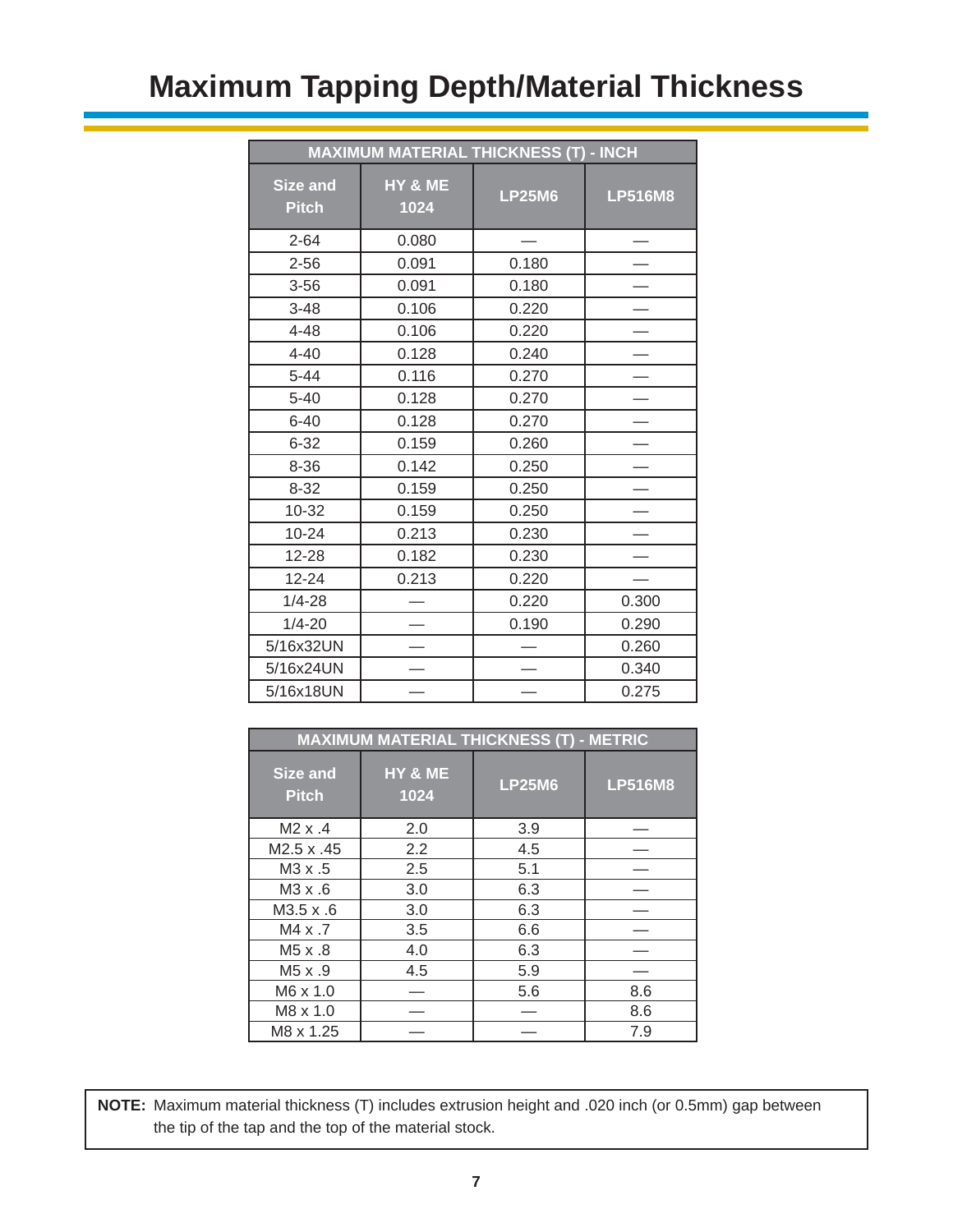# **Lubrication – Tapping Fluid**



## **Product Features**

- $\leftarrow$  Designed specifically for forming taps
- Faster tapping speeds
- Extends tap life

*Forming Tap Lubrication*

 R-EDP00002 Pint Bottle R-EDP00003 Case of 12 Pint Bottles R-EDP00006 Case of 4 Gallon Bottles (case only) R-EDP00004 5-Gallon Pail

# **Tapping Unit Lubrication Kits**



### **ME, HY Lubrication Kit R-003001**

- Tube of red grease
- Pint of red oil
- Grease gun
- $\cdot$  18" flex extension for grease gun
- Small diameter hydraulic coupler
- 90° fitting for grease gun
- Straight extension for hydraulic coupler
- Oil can



#### **\*\* LP Lubrication Kit Model R-003002**  *Required with the ME, HY Lubrication kit for use with LP tools*

- ◆ Rubber tip
- $\cdot$  1/8" coupling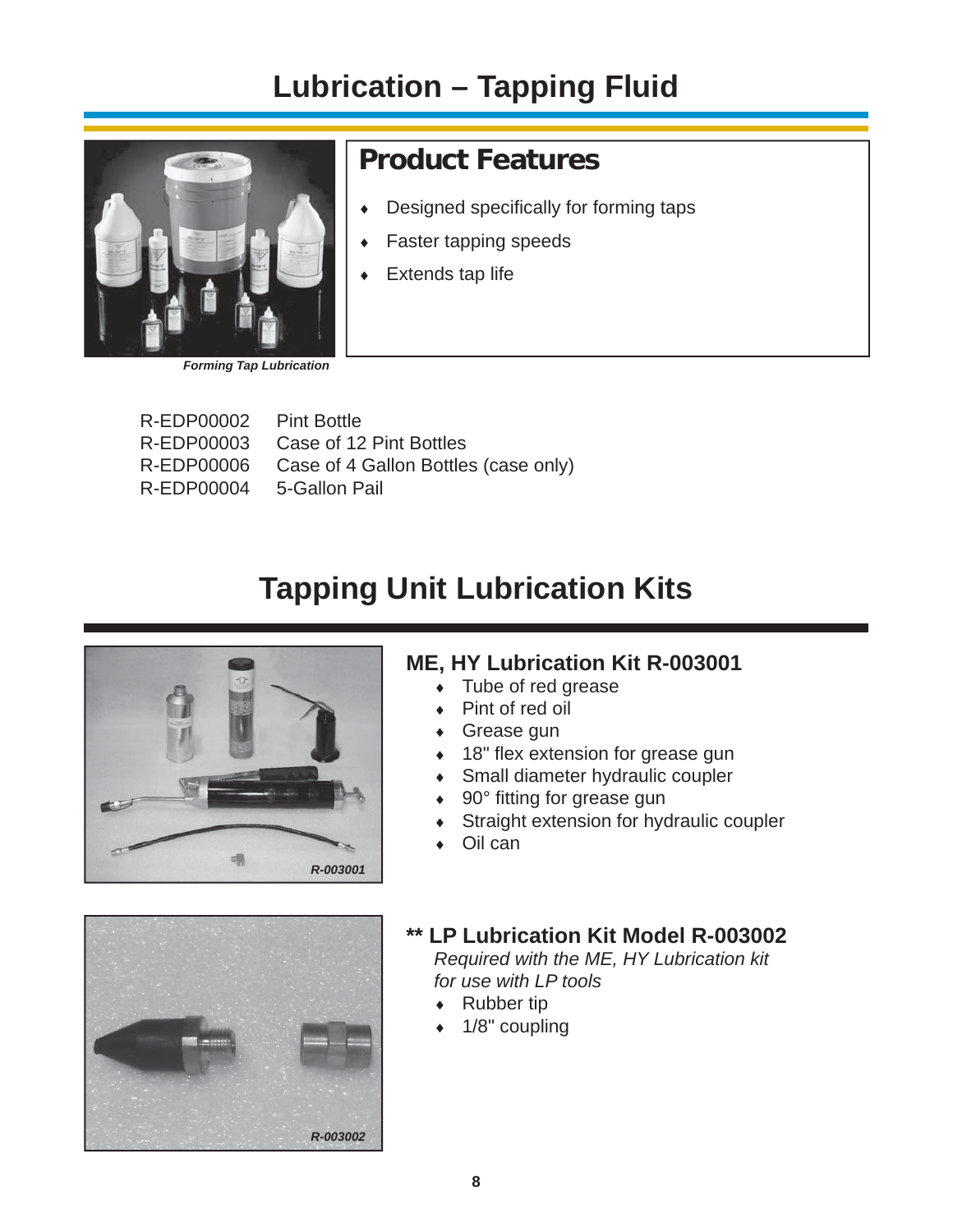## **In-Die Tapping Application Sheet**

#### **CUSTOMER INFORMATION**

| State: | ZIP: |  |
|--------|------|--|

#### **PRESS INFORMATION**

| Press Type: Mechanical _____ Hydraulic |  |  |
|----------------------------------------|--|--|
| Press Stroke:                          |  |  |
| Tapping Stroke:                        |  |  |
| <b>Stripper Travel:</b>                |  |  |
| <b>Desired Speed:</b>                  |  |  |

### **PART INFORMATION**

| Material Type: _               |
|--------------------------------|
| Diameter & Pitch:              |
| Number of Taps: ___            |
| Hole Layout:                   |
| Tapping Direction (check one): |
| Top Down Bottom Up Sideways    |
| Total Depth to Tap (T):        |
| Clearance Gap (g):             |
|                                |



| Part Print Sent? Yes   | N٥ |
|------------------------|----|
| Strip Layout Sent? Yes | Nο |

Part and layout prints are very helpful to ensure proper unit selection. Please send TO THE ATTENTION OF: **In-Die Tapping Application Engineering Department,** at

 **FAX: 800-406-4410 or EMAIL: info@anchorlamina.com**